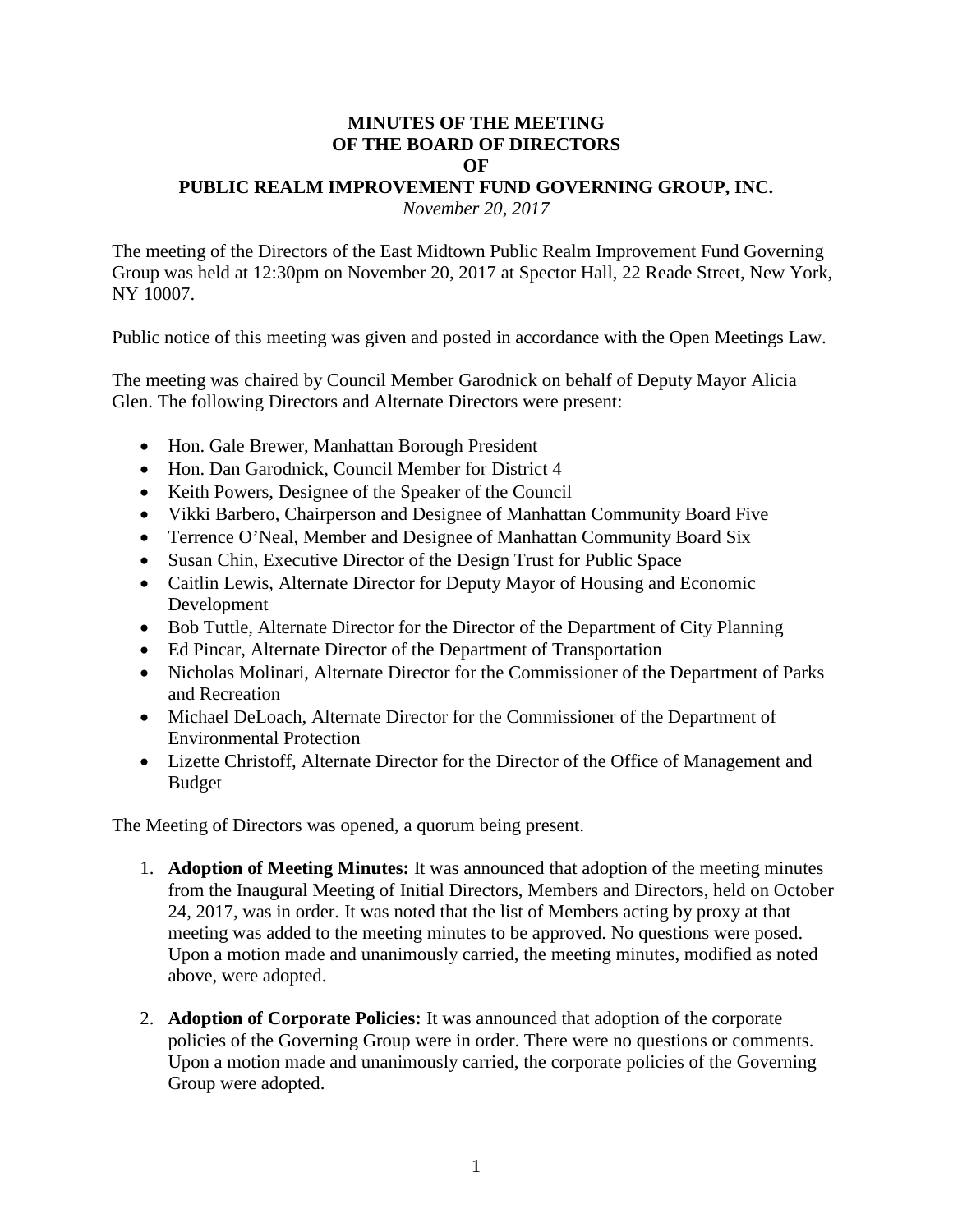- 3. **Appointment of the Contracting Officer:** It was announced that elections were in order to appoint a Contracting Officer of the Governing Group. It was recommended that the Governing Group's Chairperson be appointed for this position. The attending representative from the Law Department advised that, while it is unlikely that the Governing Group will have financial assets, it is good practice to have a Contracting Officer appointed to handle any unforeseen contracting matters and is a requirement of law. Upon a motion made and unanimously carried, a resolution was adopted to elect the Chairperson, Deputy Mayor Alicia Glen as Contracting Officer.
- 4. **Adoption of Policy on Loans to Officers and Directors:** It was announced that adoption of the Policy on Loans to Officers and Directors was in order. There were no questions or comments. Upon a motion made and unanimously carried, the Policy was adopted.
- 5. **Adoption of Policies on Banking Matters:** It was announced that adoption of Policies on Banking Matters was in order. The attending representative from the Law Department advised that, while it is unlikely that the Governing Group will have financial assets, it is good corporate practice to have these policies in place and is a requirement of law. Upon a motion made and unanimously carried, the Policies were adopted.
- 6. **DOT Presentation on Concept Plan Projects:** It was announced that DOT would present on each of the projects in the Concept Plan that had been adopted at the inaugural Meeting, followed by a question and answer period for the Directors/Alternate Directors, an opportunity for public comment, and finally an opportunity for the Directors/Alternate Directors to vote on projects for which they wanted a more in-depth cost analysis and feasibility study.

In answer to a question from Mr. Powers, the Hon. Mr. Garodnick explained that the Governing Group did not have a minimum or maximum number of projects from the Concept Plan that it had to select for further analysis.

In answer to a question from the Hon. Ms. Brewer, the Hon. Mr. Garodnick and Ms. Lewis clarified that the Governing Group currently has \$38 million at its disposal.

Ms. Barbero and Mr. O'Neal conveyed concerns about voting to prioritize projects for more in-depth cost analysis and feasibility study without having further input from their community board members.

Emily Weidenhof, DOT Director of Public Space, presented (1) an overview of the project types and their locations within the Concept Plan, (2) examples of the thoroughfare improvement, shared street, and pedestrian plaza project types, (3) estimated costs and feasibility, and (4) a description of the early action projects that were committed to during the 2017 rezoning of Greater East Midtown.

In response to a variety of questions, Ms. Weidenhof explained that thoroughfare improvements can reduce on-street parking, most notably at the corners of intersections where they provide safety benefits for pedestrians and allow street furniture to be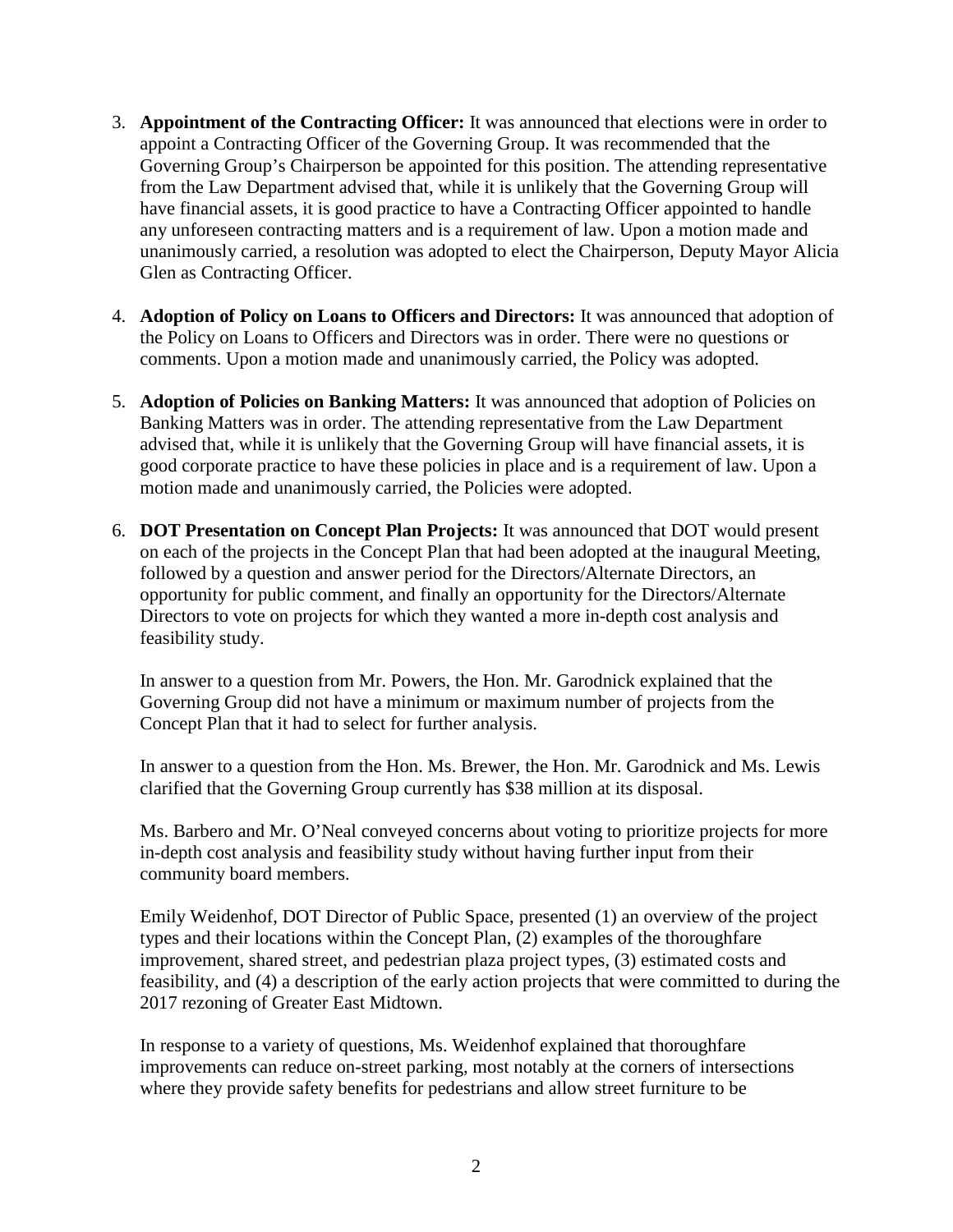consolidated. Ms. Weidenhof also explained that shared streets remain open to vehicle traffic, can allow for on street parking, are plowed like traditional streets in the winter, and are traditionally managed by a maintenance partner like the pedestrian plaza model.

In answer to a question from the Hon. Ms. Brewer, Ms. Weidenhof clarified that Pershing Square West was funded by DOT and is near completion. In answer to a question from Mr. O'Neal, Ms. Weidenhof clarified that the Pershing Square East project was an early action that was not to be funded with the \$38 million and that included designation of the space as a pedestrian plaza and a refresh of the area with interim materials (i.e. paint markings and gravel).

The Hon. Ms. Brewer stated that she believed DOT should fund all improvements that provided seating for the public.

In answer to a question from Mr. O'Neal, Ms. Weidenhof and Mr. Tuttle clarified that the early action items are estimated to cost \$12 million and that those funds were allotted by the City as part of a commitment made during the 2017 rezoning of Greater East Midtown. It was further explained that the early action items would go through the normal DOT public input process that involves community boards and area stakeholders. The Hon. Mr. Garodnick explained that that the early action items were vigorously requested of the City during the 2017 rezoning of Greater East Midtown.

In answer to a question from Ms. Barbero, the Hon. Mr. Garodnick and Ms. Lewis explained that if concerns existed about the early action items, the Governing Group could choose not to use its funds to finance the capital expenditure necessary to make the interim projects permanent. Mr. Pincar further explained that the implementation of projects with interim materials is standard DOT practice and allows for community input to be incorporated into the permanent design.

In answers to questions from the Hon. Ms. Brewer and Ms. Chin, Ms. Weidenhof explained that DOT will work with its BID partners to incorporate future improvements into the existing pedestrian realm improvements so that the area has a coherent feel.

In answer to a question from the Hon. Mr. Garodnick, Ms. Weidenhof explained that after a Governing Group vote to receive a more in-depth cost estimate and feasibility analysis for a project, it would require one to two months for city agencies to conduct the work. A traffic analysis was already completed during the 2017 rezoning of Greater East Midtown.

Ms. Lewis explained a newly solidified requirement for security infrastructure, such as bollards, for projects in the Concept Plan and provided cost estimates. In answer to a question from Ms. Barbero, Ms. Weidenhof explained that bollards would be used to protect areas within a shared street where pedestrians congregated or that were in high utilization for pedestrian circulation. In answer to questions from the Hon. Ms. Brewer and Ms. Chin, Ms. Lewis and Ms. Weidenhof explained that DOT and NYPD are working together to determine bollard guidelines that produce safe and aesthetically pleasing results.